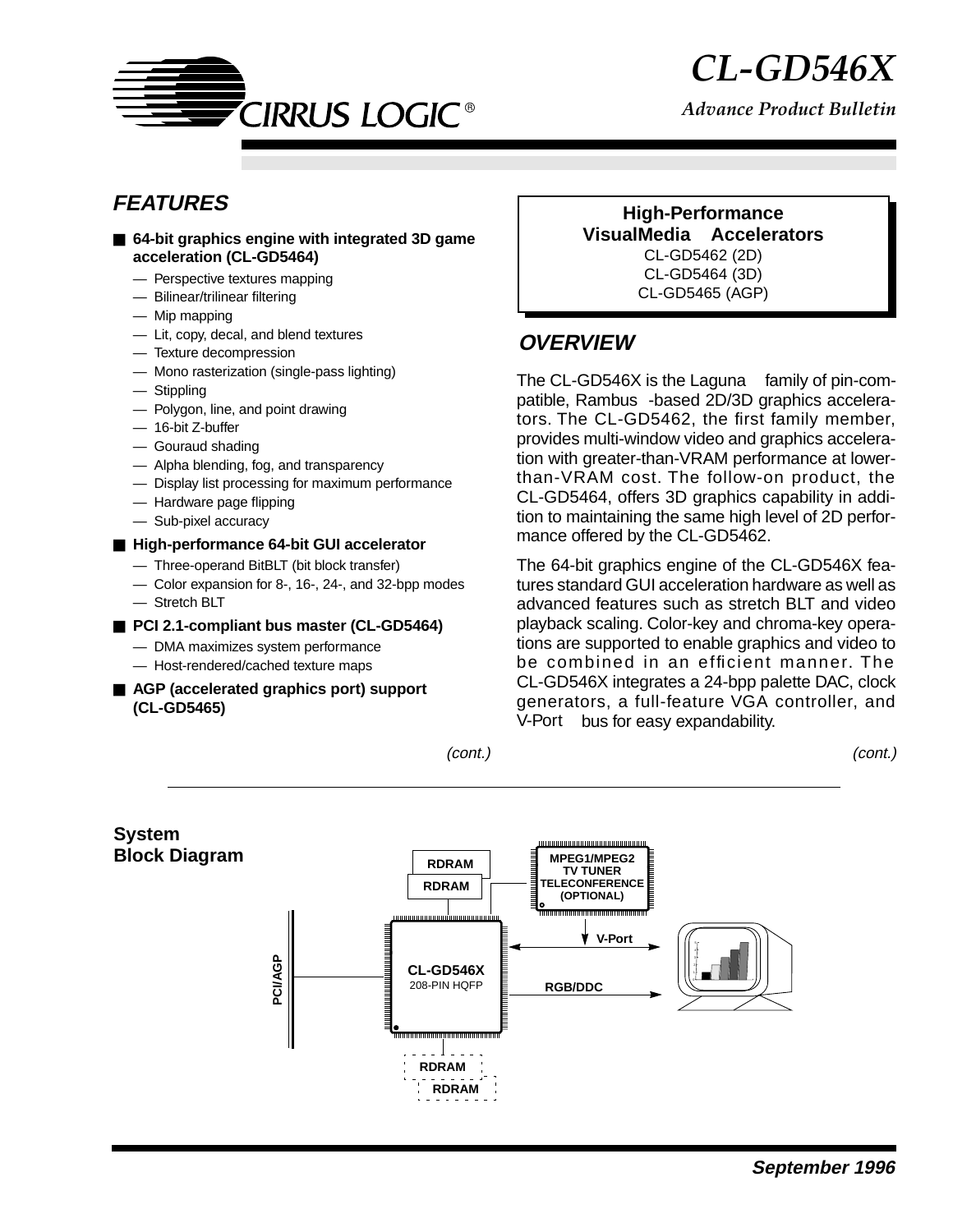

# **FEATURES** (cont.)

#### ■ Video playback acceleration

- Single-pass X, Y interpolated scaling
- Hardware occlusion for three video windows
- YUV-to-RGB conversion
- Color and chroma key
- **Rambus<sup>®</sup> memory architecture** 
	- Low-latency devices supported
	- Single memory for color-buffer, Z-buffer, and texture store
- V-Port<sup>™</sup> for peripheral expansion
	- MPEG decoder
	- TV tuner
	- Teleconferencing
- **Integrated VGA controller**
- Integrated 230-MHz palette DAC and clock synthe**sizer (CL-GD5462 is 170 MHz)**
	- $-$  Supports resolutions up to 1600  $\times$  1200 at 85 Hz
	- True-color operation up to  $1024 \times 768$
	- Hardware cursor
- **DDC** (display data channel) level 2B-compliant **monitor signaling**
- 'Green PC' power-saving features support
	- DPMS (display power management signaling)
	- System power-down

### **OVERVIEW** (cont.)

Based on the CL-GD5462, the CL-GD5464 incorporates a 3D module, PCI bus mastering, and a newer, 230-MHz DAC. The CL-GD5464 offers very costeffective hardware acceleration for the latest generation of 3D games that rely heavily on texture mapping to achieve a dramatic experience for the end user. The rendering performance is tuned to Microsoft's Direct3D game API. The CL-GD5464 is also compatible with many other 3D game APIs on the market.

The CL-GD5464 operates as a PCI bus master for maximum system throughput. Use of the PCI bus master reduces the system cost by optionally storing texture maps, Z-buffer, and display list instructions for 3D operation in system memory.

The CL-GD5465 also supports Intel's AGP (accelerated graphics port) for higher bandwidth between the system memory and the graphics subsystem.

Both the CL-GD5462 and CL-GD5464 are onechannel devices with bandwidth up to 600 Mbytes per second. While maintaining the same pin layout, future Laguna family members will use two Rambus channels to increase the bandwidth to 1.2 Gbytes per second.

# **3D GRAPHICS AND VIDEO MODES (CL-GD5464)**

The following table shows some of the video data formats associated with each of the graphics display modes for the CL-GD5464.

| <b>RDRAM</b><br><b>Memory Size</b> | <b>Screen Resolution</b><br>(Double-Buffered) | <b>Color Depth</b><br>(Double-Buffered) | Z-Buffer   | Off-Screen<br>Texture Memory <sup>a</sup> |
|------------------------------------|-----------------------------------------------|-----------------------------------------|------------|-------------------------------------------|
| 1 Mbyte                            | $640 \times 480$                              | 8 bpp                                   | Host based | $>$ 350 Kbytes                            |
| 1 Mbyte                            | $320 \times 240$                              | 16 bpp                                  | 16 bit     | > 450 Kbytes                              |
| 2 Mbyte                            | $640 \times 480$                              | 16 bpp                                  | 16 bit     | $>$ 150 Kbytes                            |
| 2 Mbyte                            | $640 \times 480$                              | 16 bpp                                  | Host based | $>600$ Kbytes                             |
| 2 Mbyte                            | $485 \times 380$                              | 16 bpp                                  | 16 bit     | $>800$ Kbytes                             |

a Additional texture maps can be stored in system memory and accessed by the CL-GD5464 bus master capability.